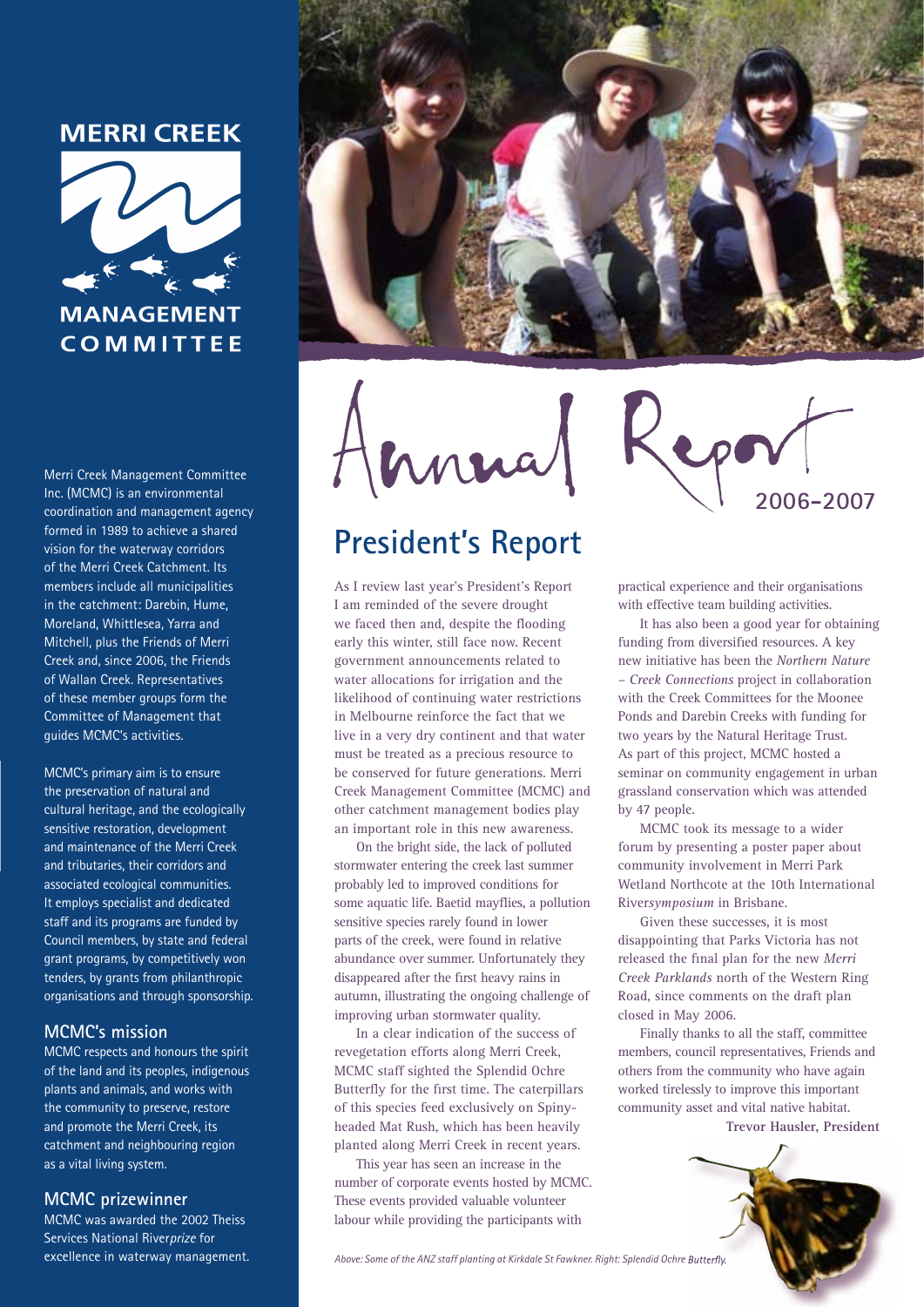

# **Parkland Management**

*– restoration of remnant vegetation*

#### **Management of native grasslands, escarpments and creekside ecological communities**

Merri Creek Management Committee (MCMC) continued to undertake ecological management works at more than 80 sites along the Merri Creek and its tributaries from Clifton Hill to Wallan near the Merri's source and at several nearby sites outside the catchment.

Direct funding from MCMC's member Councils, as well as contracts for site maintenance with Councils and Melbourne Water/Theiss Services funded essential site works. Extension of these works and development of new sites was tackled with funding sourced from grants and additional contracts.

Spicers Paper's sponsorship arrangement with Landcare Australia funded ongoing habitat restoration at Imaroo St Fawkner and rehabilitation works at Jukes Rd Grassland Fawkner.

Extensive works at Central Creek Native Grassland Reserve Reservoir, Moomba Park Fawkner and Rushall Reserve Clifton Hill were funded by the Natural Heritage Trust (NHT) through the two-year *Northern Nature–Creek Connections* project. The Alternative Penalties Provision of the Environment Protection Act provided for further community and vegetation works at Moomba Park.

Friends of Merri Creek contracted MCMC to implement several grantsfunded projects including: the *Black & Blue* project, aimed at re-establishing dense shrub habitats for small birds like

*Below: One of the community events was a cooking picnic with Fawkner Community House at Jukes Road Grassland, Fawkner.*

Blue Wrens, in areas where exotic weedy habitat like Blackberry is being eradicated; establishment of semi-aquatic vegetation at four sites along the edges of the Merri Creek; restoration of grassy wetland habitat at Central Creek Grassland and Aitken Creek; and Golden Sun-moth surveys.

The Merri parklands in Fawkner received a facelift with the planting of 6,230 plants and 24 community events. Jukes Rd Grassland and its protective fence was burned by wildfire in January resulting in the urgent need for fence replacement and increased weed control. MCMC secured funding from Yarra Valley Water, Spicers Paper, Moreland City Council, and the Port Phillip & Westernport Catchment Management Authority which resulted in a new fence protecting an expanded area of native grassland within four months.

Our on-ground expertise in the upper reaches of the Merri Creek has been strengthened with the development of management plans for the Beveridge Wallan Rail Reserve and Wallan Community Park under contract to the Merriang District Landcare Group and Friends of Wallan Creek respectively. *Conserving our Biodiversity* Grants from the Dept of Sustainability & Environment funded works at grasslands and wetlands in Beveridge Wallan Rail Reserve, Cooper St Grassland Reserve and Kalkallo Common.

MCMC continued its program of ecological burning at Central Creek Native Grasslands, Reservoir, and utilised optimal post burn conditions to control serious environmental weeds.

Despite dry conditions, over 27,500 plants were planted, 71% percent of which

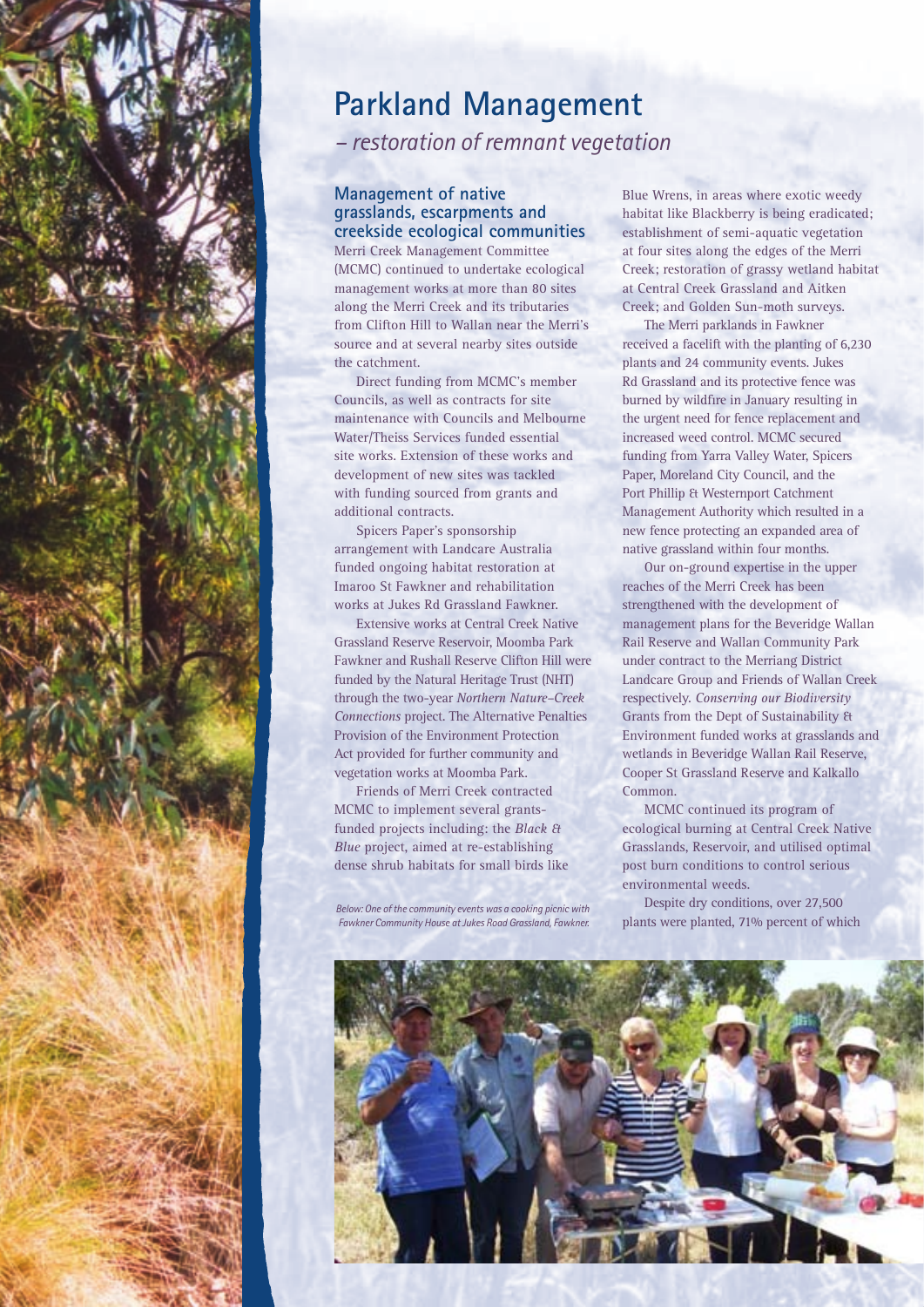*Right: Teachers from Santa Maria College, Northcote at Merri Park wetland, Northcote. Far right: The results of a community/corporate planting at Imaroo St Fawkner.*

were ground-storey species. Twenty percent were semi-aquatics established in the somewhat drought-proof edges of the creeks.

Restoration and revegetation works focused on strengthening habitat corridors. Indigenous vegetation was strategically established and maintained through weed control, mulching, and planting. Consolidation of existing sites and fostering vegetative rejuvenation have been ongoing themes as plantings reach maturity.

#### **Community involvement in restoration and revegetation**

We continued our strong relationships with community member groups, Friends of Merri Creek and Friends of Wallan Creek, as evidenced by the success of 83 MCMC community events and the efforts of three new Friends of Merri Creek sub-groups: the Friends of Malcolm Creek, the Friends of Edgars Creek and the Merri & Edgars Creeks Confluence Area Restoration Group.

MCMC held community events in partnership with the above groups as well as with Fawkner Community House and local schools, Tree Project, Conservation Volunteers Australia (CVA) and just outside the catchment, with South Alphington and Fairfield Civic Association and Friends of Darebin Creek.

Community participation through organised activities and individual volunteers with the MCMC team contributed a total of 2,765 hours, equivalent to \$82,950 of in kind contributions (based on the Federal Government's suggested rate of \$30/hr). Activities included plantings, weed management activities and Golden Sun Moth surveys as well as Fawkner Safaris and other





customised interpretation events for diverse communities. An exciting logistical test was organising the City of Yarra's National Tree Day activities at Hardy Gallagher Reserve, Princes Hill, which involved coordinating 185 people, planting almost 4000 plants, and preparing food.

This year has seen another increase in participation from corporate groups. Staff from ANZ, Spicers Paper, Golder Associates, Citipower and SP AusNet have continued regular participation in the catchment as have CVA volunteers. Over 320 corporate staff contributed 1,384 hours of vegetation management. One notable day saw 40 ANZ staff involved in planting, laying jute mat and mulching at the new raingarden in Hall Reserve, Clifton Hill. We were also grateful to Delfin Lend Lease for assistance with the *Community Engagement in Urban Grasslands* seminar (see *President's Report*).

MCMC assisted local groups with weed awareness and skills development. Workshops were delivered with NHT and Landcare Citipower funding for residents, Friends of Merri Creek and teachers from Santa Maria College, Northcote, at Merri Park Wetland. NHT grants funded similar projects for Friends of Wallan Creek and Friends of Strathnaver Grasslands (on Moonee Ponds Creek).



Over the year, MCMC's Parkland Management Team trained and supervised eight new staff members. Seven tertiary students undertook projects or industry placement and 205 students from six primary and secondary schools participated in parkland management activities.

MCMC also helped achieve the best outcome for the creek environment on a number of issues, including: dissuading residents from feeding wild kangaroos, notifying council about broken parkland barriers, translocating rare plants from development sites, removing graffiti, alleviating concerns about snakes and advising on path issues.

#### **Habitat**

The Merri Creek's value as a habitat corridor and refuge was demonstrated by increased fauna sightings, totalling 158 entries in the MCMC Fauna Book, including short-term residents, migratory animals and species taking up new residence.

Visitors included a pair of Spinycheeked Honeyeaters (typically a bird of the inland) staying over winter in the creekside parklands around Fawkner, and the dazzling white variety of the Grey Goshawk (more typical of tall, wet forests) seen at Craigieburn and Fawkner.

New residents in the lower Merri Creek included the Splendid Ochre Butterfly *(see President's Report)* and a Swamp Wallaby that appeared south of Mahoney's Road Fawkner. Possibly the same individual spent several days in the creekside plantings at Merri Park in Northcote and Brunswick East.

All of MCMC's work aims to strengthen the Merri Corridor, particularly the Friends of Merri Creek's *Black & Blue* project *(see above)* and all of this work supports the resilience of fauna populations, enabling them to adapt to climate variations.

*Far left: Wildfire at Jukes Rd Grassland, Fawkner. Left: Participants in the Community Engagement in Urban Grasslands Seminar inspect the nearby grasslands alongside Malcolm Creek Craigieburn.*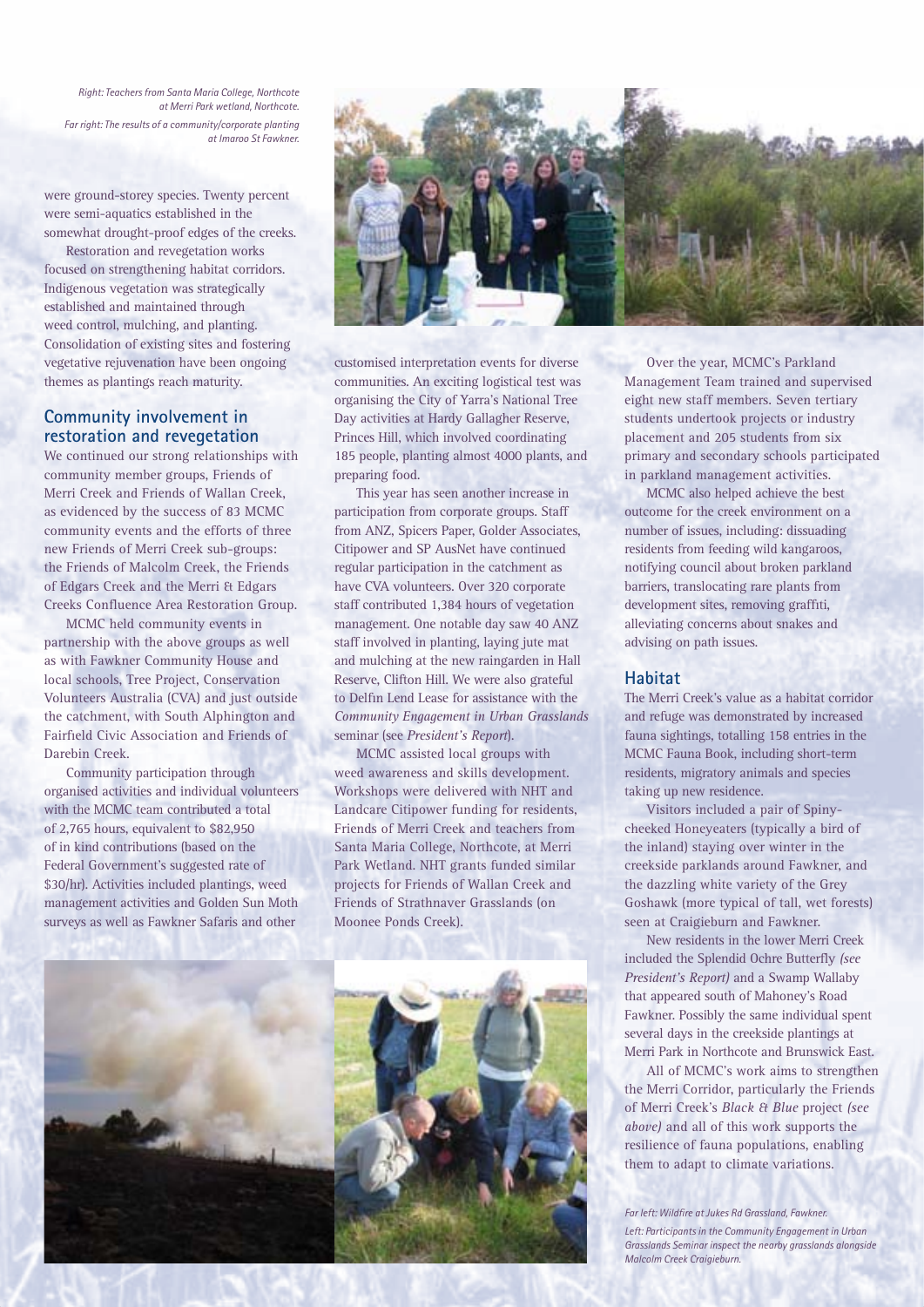# **Catchment Program**

*– stream health and environmental education*

#### **Waterwatch and stormwater**

Merri Creek Management Committee (MCMC) hosts a *Waterwatch* program for the Merri and Moonee Ponds Creeks and the lower Yarra River. It is part of *Port Phillip & Westernport Waterwatch* and is funded by the Natural Heritage Trust, Melbourne Water and the municipalities of Darebin, Hume, Melbourne, Mitchell, Moonee Valley, Moreland, Whittlesea and Yarra.

During the year more than 4,300 students from 76 primary, secondary and tertiary institutions were involved in one or more of the following: water quality monitoring, biological assessments of aquatic life, drain stenciling and freshwater habitat surveys. *Waterwatch* activities at festivals, community days and training events reached a further 1,700 people, leading to better community understanding of waterway problems such as stormwater pollution.

This year saw a significant expansion of the volunteer water quality monitoring groups from four to thirteen. Over 100 community monitors, including some school groups, conducted regular monitoring of waterway health at 28 different sites. The data collected by these groups is supplied to local councils and entered onto an Australia-wide database.

Funding from Whittlesea City Council for the *Storming for Cleaner Water* program enabled MCMC to use Council's catchment models, in conjunction with *Waterwatch* materials, to demonstrate to the community and school students how stormwater and pollution moves through the catchment. The program was delivered to over 300 students and teachers and was on display at the Whittlesea Community Festival.



MCMC built on *Waterwatch* activities with funding through the Alternative Penalties Provision of the Environment Protection Act to deliver information on stormwater and riparian environments to 136 students from three primary schools, highlighting impacts of polluted stormwater on Merri Creek. The same source funded MCMC to provide targeted teaching materials on the importance of catchments for clean waterways to an ESL class at Fawkner Community House and enabled the participation of women from the class in riparian planting activities.

MCMC staff have been monitoring five sites on the Merri and one on Malcolm Creek (a tributary) for physical/chemical parameters and macroinvertebrates ('waterbugs') on a quarterly basis since spring '06. This monitoring confirms the poor in-stream health of Merri and Malcolm Creeks. For all sites the *SIGNAL* scores, which are a measure of the diversity and abundance of macroinvertebrates, were low indicating probable severe pollution. Apart from a rural site affected by salinity, the key factor is poor quality urban stormwater entering the creek, especially from industrial areas.

MCMC received 12 pollution reports from the community during the year and referred these on to the EPA. The most dramatic involved large numbers of dead carp associated with a milky white discharge. The cause, due to inadvertent contamination of Merlynston Creek, was successfully traced by the EPA.

With the support of Darebin council, MCMC worked with 23 stakeholders from 12 groups who have a special interest in Merri Park Northcote to form a Litter Focus Group and to develop a litter prevention and reduction strategy. A memorandum of understanding is being developed between all stakeholders which features statements about their current responsibilities and ongoing commitments.

#### **Diversity for schools and community**

MCMC's *Learning Grounds* program, funded by the Cities of Whittlesea and Darebin, supports the development of indigenous gardens in school grounds. This year six new schools were supported and a review commenced of the 53 schools that MCMC has been in contact with since 2000. Main issues for schools



are maintenance (weeds, fences, planning infill planting) and competing priorities in school grounds such as construction issues and the popular move towards edible gardens. Schools gave top rating to MCMC's ongoing support with advice and funding assistance.

The Natural Heritage Trust funded *Northern Nature – Creek Connections*  program enabled the development of educational materials emphasising local geology and the biodiversity of the Victorian Volcanic Plains bioregion. Guided walks, botanic drawing and a *Volcanoes Rock*  activity were delivered to 149 students over five occasions.

MCMC played a pivotal role in the development of a ten week *Bilingual Parks Tour Guides* course, the first program of its sort in Australia. It trained 11 community volunteers, each from different cultural backgrounds and speaking 14 languages between them, as park guides. The course covered the flora, fauna and geology of Victoria's parks, with a focus on the woodlands and grasslands of Melbourne's north; presentation and public speaking skills; and the logistics of organising a community group park outing. As part of the course, the Bilingual Park Guides organised and conducted tours in their own languages for over 100 members of the culturally and linguistically diverse community groups in the City of Whittlesea. The project was a result of a constructive partnership between MCMC, Parks Victoria, the City of Whittlesea and the Northern Melbourne Institute of TAFE (NMIT), with funding support also from the Office of Women and the Department for Victorian Communities.

**Stop Press:** *The Bilingual Parks Tour Guides were awarded the Multicultural Award at Parks Victoria's 2007 Kookaburra Awards.*

*Left: An indigenous garden at Bell Primary School, Preston. Above: The Bilingual Parks Tour Guides at their graduation.*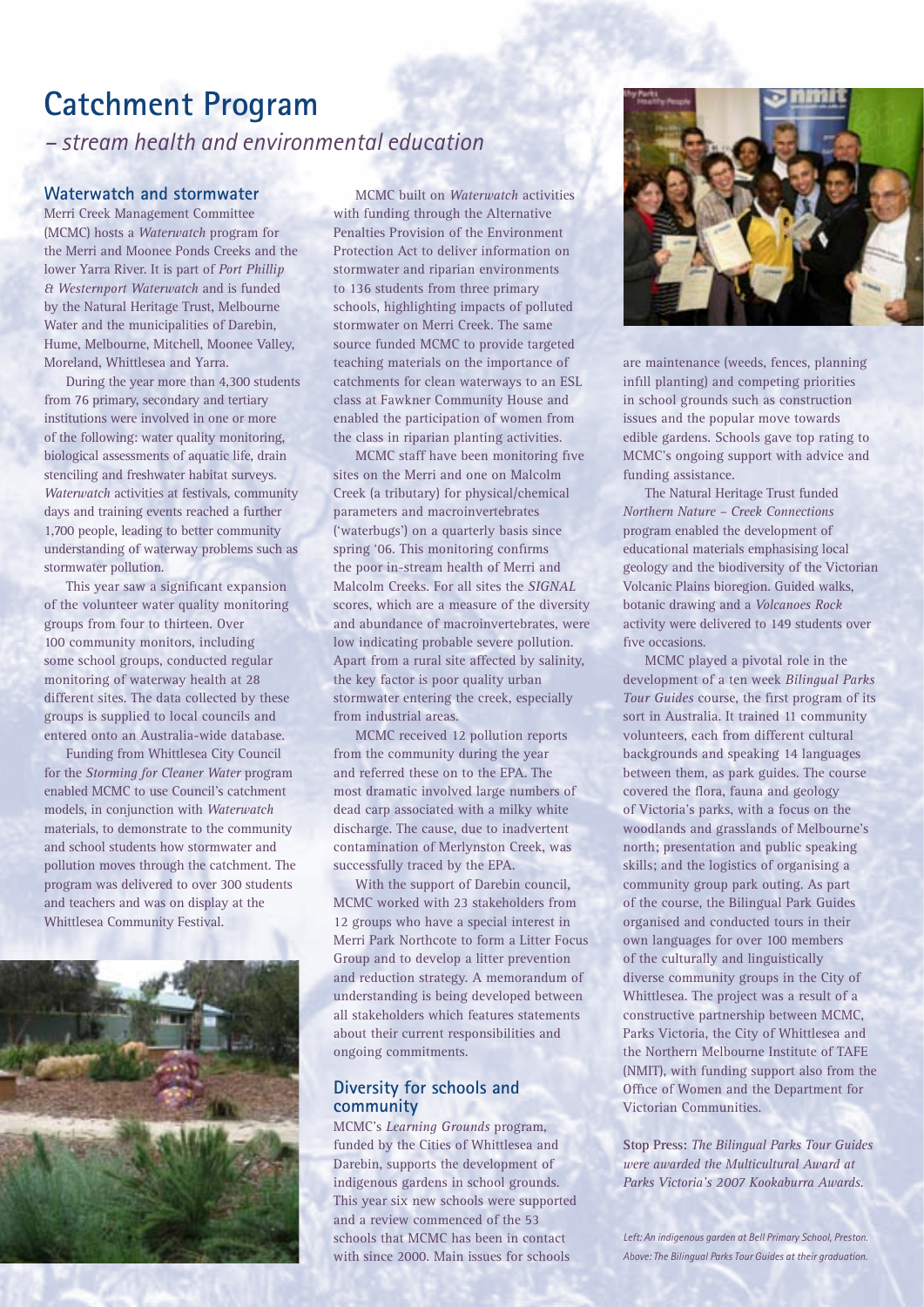# **Planning and Coordination** *– open space and conservation*

Merri Creek Management Committee (MCMC) works closely with government agencies and the community on a range of strategic issues and development projects affecting waterway corridors in the Merri catchment. We are supported in this role by direct grants from member Councils.

This year MCMC commented on one EPBC referral, three planning scheme amendments, participated in one Planning Panels hearing (for Aurora in North Epping) and appeared before one Priority Development Panel (for Wholesale Fruit and Vegetable Market in Epping). MCMC also responded to 37 planning permit applications and participated in three VCAT Reviews. Meetings and site inspections were held prior to planning applications for the Clifton Hill Rail Project and the Donnybrook Rail Passing Lane.

Written submissions were made to the Melbourne 2030 audit and the State Government's Land and Biodiversity discussion paper. The former stressed the need for strategic planning for waterway controls and habitat corridors in the Hume Growth Area and heightened standards for stormwater treatment.

MCMC worked towards completing revision of the Merri Creek and Environs Strategy to align it with the objectives of the Port Phillip & Westernport Regional Catchment Strategy.

#### **Upper reaches of Merri Creek – Wallan to Donnybrook**

Although the upper part of the Merri catchment is predominantly rural, rapid growth in Wallan is impacting on local tributaries. MCMC worked closely with the Friends of Wallan Creek and provided advice to Mitchell Shire on waterway

planning controls and on managing remnant wetland vegetation in Beveridge.

The Merriang to Donnybrook reach of the Merri includes significant remnant vegetation on private land and key fauna habitat, including that of the Growling Grass Frog. MCMC continued to participate in the Merriang Local Area Biodiversity Plan and has now taken on the role of convening and providing support for the ongoing implementation of the Plan.

#### **Middle reaches of Merri Creek – Kalkallo to Western Ring Rd**

The middle reaches of the Merri catchment contain a mix of established and newly developing areas, both residential and industrial/business, in addition to rural and extractive industry zones.

Development of new infrastructure has lead to pressures on important habitat in Kalkallo Creek for the federally listed Growling Grass Frog. MCMC liaised with Yarra Valley Water (YVW) and VicRoads in finalising a monitoring plan for the frog.

MCMC sat on the Community Reference Group for YVW's Northern Sewer Project – Campbellfield to Craigieburn and provided detailed information on areas of significance within the first-stage route alignment. Comment was also made on a pipe alignment from the Aurora Treatment Facility to the Craigieburn Sewage Treatment Plant.

Illegal dumping and incursions from industrial land are still an issue in this section of the creek and MCMC sought action at a number of sites.

#### **Lower reaches of Merri Creek – Western Ring Rd to Clifton Hill**

The lower Merri catchment is fully urbanised. Redevelopment of infrastructure





and plans for improving habitat and community amenity in the creek environs prompt MCMC involvement.

MCMC liaised with Melbourne Water and Yarra Valley Water on works for new sewer lines along the creek alignment for Stages 1 & 2 of the Northern Sewerage Strategy. Close consultation with waterway planners from Melbourne Water is ongoing, particularly for the Merri Creek Improvement Project to remove serious environmental weeds and establish indigenous vegetation on banks of the Merri in Coburg.

MCMC assisted the Friends of Edgars Creek in determining the relocation of sediment dumped on remnant vegetation and appropriate revegetation works, after damage wrought to the creek environs by Melbourne Water maintenance works.

Involvement in the Edwardes Lake Neighbourhood Environment Improvement Plan in Reservoir continued and MCMC worked closely with Melbourne Water and Yarra Council in producing community information materials about the proposed raingarden near Walker St Clifton Hill. MCMC similarly liaised with residents at Bundara St Nth Fitzroy about revegetation works in this area.

MCMC participated in the launch of the Merri Trail brochure and provided detailed comments on the draft Merri Creek Trail Review report. Information was also provided on the alignment of new sections of the path in Fawkner and near Merri Park wetland in Northcote.

Community notification enabled MCMC to identify the unauthorised clearing of planted indigenous vegetation for a new sewer servicing an industrial subdivision in North Coburg. MCMC worked with authorities to mitigate the situation and to ensure the best outcome.

*Above: MCMC's Megan Jericho demonstrates planting. Far left: Students on MCMC's excursions enrich their understanding of indigenous habitat through botanic drawing. Left: Car dumped in the creek reserve at Merri Concourse, Campbellfield. Dumping is an ongoing problem.*